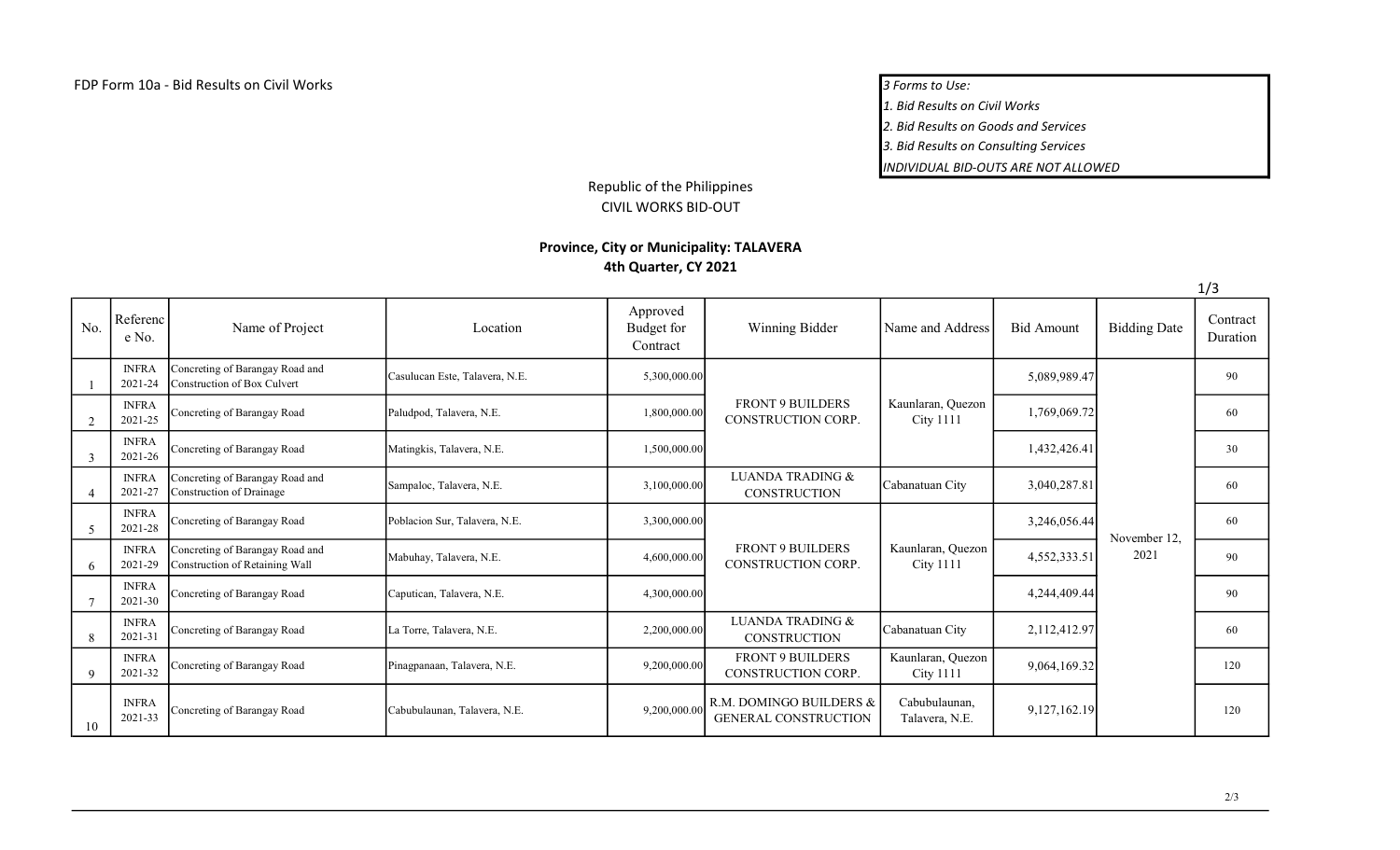| 11 | <b>INFRA</b><br>2021-34 | Concreting of Barangay Road                                 | Purok 1 & 2, Dimasalang Norte, Talavera, N.E.                       | 4,300,000.00  |                                                                  |                                       | 4,271,460.32  |                      | 90  |
|----|-------------------------|-------------------------------------------------------------|---------------------------------------------------------------------|---------------|------------------------------------------------------------------|---------------------------------------|---------------|----------------------|-----|
| 12 | <b>INFRA</b><br>2021-35 | Concreting of Barangay Road                                 | Villa Rufina Subd., Pag-asa, Talavera, N.E.                         | 7,100,000.00  |                                                                  |                                       | 7,034,174.51  |                      | 90  |
| 13 | <b>INFRA</b><br>2021-36 | Concreting of Barangay Road                                 | Purok 7, San Pascual, Talavera, N.E.                                | 7,800,000.00  | <b>FRONT 9 BUILDERS</b><br>CONSTRUCTION CORP.                    | Kaunlaran, Quezon<br><b>City 1111</b> | 7,671,764.35  |                      | 90  |
| 14 | <b>INFRA</b><br>2021-37 | Concreting of Barangay Road                                 | Homestead II, Talavera, N.E.                                        | 2,400,000.00  |                                                                  |                                       | 2,317,758.12  |                      | 60  |
| 15 | <b>INFRA</b><br>2021-38 | Concreting of Barangay Road and<br>Construction of Drainage | San Miguel na Munti, Talavera, N.E.                                 | 5,200,000.00  |                                                                  |                                       | 5,079,610.14  |                      | 90  |
| 16 | <b>INFRA</b><br>2021-39 | Construction of Drainage                                    | Mamandil, Talavera, N.E.                                            | 900,000.00    | Poblacion East II,<br><b>AMARIS CONSTRUCTION</b><br>Aliaga, N.E. | 818,309.95                            |               | 30                   |     |
| 17 | <b>INFRA</b><br>2021-40 | Construction of Drainage                                    | Bantug, Talavera, N.E.                                              | 3,300,000.00  |                                                                  |                                       | 3,203,984.44  | November 12,<br>2021 | 60  |
| 18 | <b>INFRA</b><br>2021-41 | Construction of Drainage                                    | Poblacion Sur, Talavera, N.E.                                       | 1,500,000.00  |                                                                  |                                       | 1,424,434.62  |                      | 45  |
| 19 | <b>INFRA</b><br>2021-42 | Construction of Drainage                                    | Highway 1, Villa Rufina Subd., Purok 7, Pag-<br>asa, Talavera, N.E. | 6,800,000.00  | <b>LUANDA TRADING &amp;</b><br><b>CONSTRUCTION</b>               | Cabanatuan City                       | 6,730,258.76  |                      | 120 |
| 20 | <b>INFRA</b><br>2021-43 | Construction of Drainage                                    | Bugtong na Buli, Talavera, N.E.                                     | 10,600,000.00 |                                                                  |                                       | 10,564,594.19 |                      | 120 |
| 21 | <b>INFRA</b><br>2021-44 | Construction of Drainage                                    | Bacal III, Talavera, N.E.                                           | 8,900,000.00  |                                                                  |                                       | 8,872,214.10  |                      | 120 |
| 22 | <b>INFRA</b><br>2021-45 | Renovation of Rural Health Center                           | Sampaloc, Talavera, N.E.                                            | 900,000.00    |                                                                  |                                       | 876,107.35    |                      | 30  |
| 23 | <b>INFRA</b><br>2021-46 | Installation of Gym Canopy                                  | Sicsican Matanda, Talavera, N.E.                                    | 900,000.00    |                                                                  | Poblacion East II,<br>Aliaga, N.E.    | 891,918.01    |                      | 30  |
| 24 | <b>INFRA</b><br>2021-47 | Installation of Gym Canopy                                  | Dimasalang Norte, Talavera, N.E.                                    | 1,000,000.00  | <b>AMARIS CONSTRUCTION</b>                                       |                                       | 923,675.88    |                      | 30  |
| 25 | <b>INFRA</b><br>2021-48 | Installation of Gym Canopy                                  | Mabuhay, Talavera, N.E.                                             | 1,000,000.00  |                                                                  |                                       | 923,675.88    |                      | 30  |
| 26 | <b>INFRA</b><br>2021-49 | Installation of Gym Canopy                                  | Caputican, Talavera, N.E.                                           | 1,100,000.00  |                                                                  |                                       | 1,023,883.85  |                      | 30  |
| 27 | <b>INFRA</b><br>2021-50 | Renovation of Multi-Purpose Hall                            | Pulong San Migeul, Talavera, N.E.                                   | 600,000.00    |                                                                  |                                       | 571,774.08    |                      | 30  |